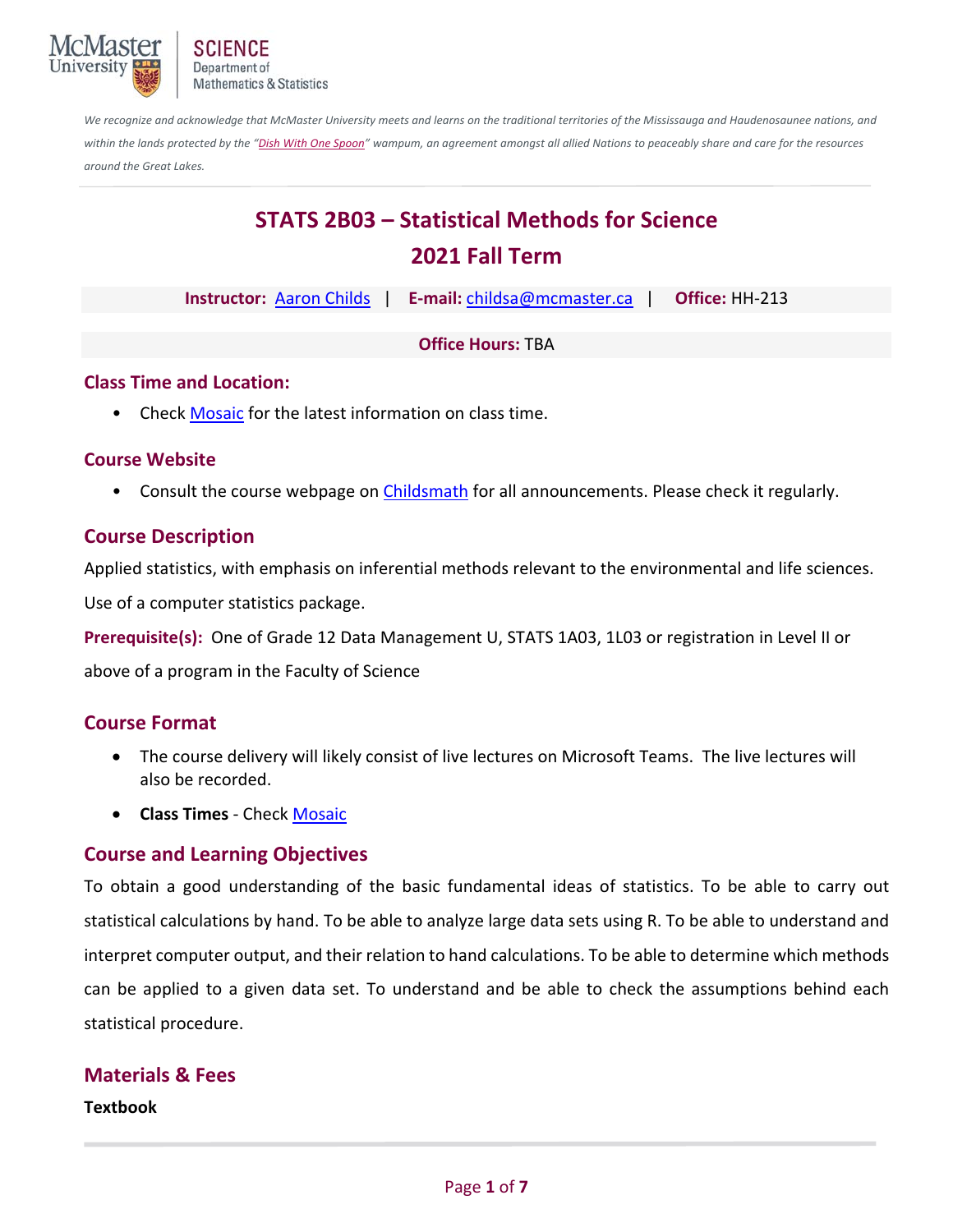

- **Required:** Biostatistics for the Biological and Health Sciences, 2nd Edition, by Triola, Triola, and Roy. Published by Pearson.
- **Optional:** Student Solutions Manual

# **Virtual Course Delivery**

#### **To follow and participate in virtual classes it is expected that you have reliable access to the following:**

- A computer that meets performance requirements found here.
- An internet connection that is fast enough to stream video.
- Computer accessories that enable class participation, such as a microphone, speakers and webcam when needed.

If you think that you will not be able to meet these requirements, please contact uts@mcmaster.ca as soon as you can. Please visit the Technology Resources for Students page for detailed requirements. If you use assistive technology or believe that our platforms might be a barrier to participating, please contact Student Accessibility Services, sas@mcmaster.ca, for support.

## **Course Overview and Assessment**

#### **Labs and TA's:**

- Labs start on Monday September  $13<sup>th</sup>$  and will likely be on Microsoft Teams
- Attendance is optional. If you can do the Assignments on your own and do not need the help of a TA then you don't have to go to the scheduled lab times.
- Information about your TAs can be found on the TA Information Page

#### **Software:**

• R (pretty much any version). You can download it for free.

#### **Material Covered:**

- All sections covered in the suggested problems
- **Major Topics:** Describing data, graphical representations of data, probability, confidence intervals, hypothesis testing, one‐way ANOVA, analysis of categorical data, regression and correlation
- **Approximate Schedule:** Types of Data and Descriptive Statistics (5 lectures), Probability (5 lectures), The Normal Distribution (3 lectures), Confidence Intervals and Hypothesis Testing (9 lectures), Analysis of Variance (3 lectures), Regression and Correlation (7 lectures), Categorical Data (3 lectures), Introduction to Nonparametric Statistics (1 lecture)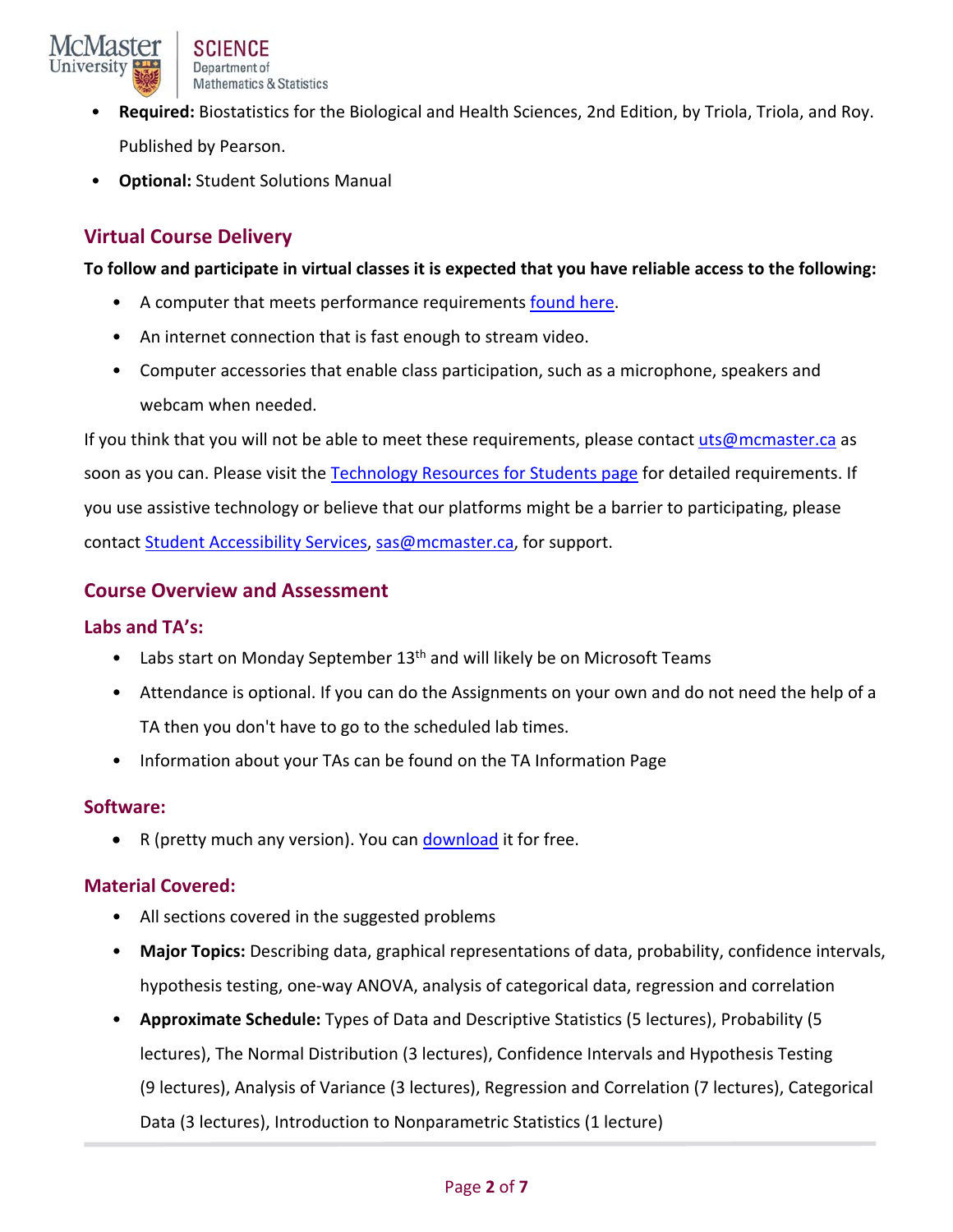## **Assignments and Survey Information:**

- You will be required to fill out (or at least read and acknowledge that you have read) this survey. The deadline for the completion of this survey is Friday September 10th at 11:59pm.
- There will be 6 online assignments. Part of these assignments will involve analyzing data from the survey.

#### **Test Information:**

- Some sample tests are under 'Content Groups' to the left.
- **Tentative Dates** (subject to change):

**Test #1:** Thursday October 21st at 7:00pm EDT (i.e., local Hamilton time)

**Test #2:** Thursday November 18th at 7:00pm EST (i.e., local Hamilton time)

Check the Announcements for more information, and for instructions on what to do if you have a conflict with the test time.

#### **Calculator and Formula Sheet:**

- Only the McMaster Standard Calculator Casio fx‐991 MS or MS Plus is allowed for tests and exam
- The formula sheets and tables on childsmath can be used with the tests and exam.

## **Course Evaluation:**

| <b>Grade Component</b> | Weight          |
|------------------------|-----------------|
| 1 Survey               | 1%              |
| 6 Assignments          | 15% (2.5% each) |
| 2 Tests                | 40% (20% each)  |
| Final Exam             | 44%             |

- At the end of the course the grades may be adjusted, but this can only increase your grade and will be done uniformly. We will use the grade equivalence chart published in the Undergraduate Calendar to convert between percentages and letter grades.
- The instructor and university reserve the right to modify elements of the course during the term. The university may change the dates and deadlines for any or all courses in extreme circumstances. If either type of modification becomes necessary, reasonable notice and communication with the students will be given with explanation and the opportunity to comment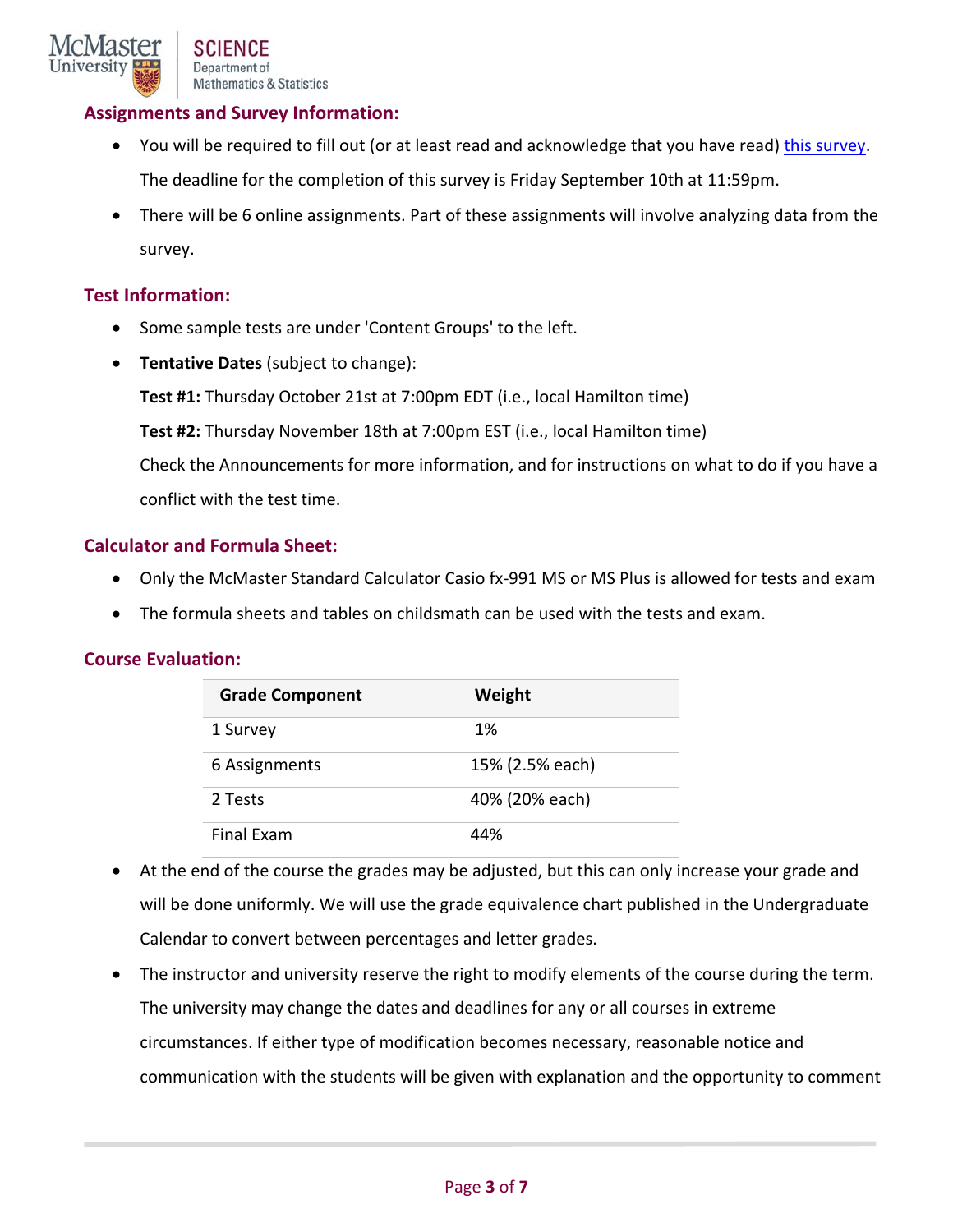

on changes. It is the responsibility of the student to check their McMaster email and course websites weekly during the term and to note any changes.

# **Requests for Relief for Missed Academic Term Work**

McMaster Student Absence Form (MSAF): In the event of an absence for medical or other reasons, students should review and follow the Academic Regulation in the Undergraduate Calendar "Requests for Relief for Missed Academic Term Work".

## **MSAF Course Specific Information**

If you are absent from the university for a minor medical reason, lasting fewer than 3 days, you may report your absence, once per term, without documentation, using the McMaster Student Absence Form. Absences for a longer duration or for other reasons must be reported to your Faculty/Program office, with documentation, and relief from term work may not necessarily be granted. When using the MSAF, report your absence to childsa@mcmaster.ca. Please note that the MSAF may not be used for term work worth 25% or more, nor can it be used for the final examination.

If your MSAF form was received, then the word "note" will appear in place of your mark on the marks page. This will show up within one week after you filled out the MSAF form. If you don't see the word "note" in place of your mark for the missed work one week after filling out the MSAF form, then send an email to Dr. Childs. If you do see the word "note" in place of your mark, then no follow‐up is required. The percentage for a missed test will be added to your final exam.

The percentage for a missed assignment will be distributed among your remaining assignments.

# **Academic Accommodation for Religious, Indigenous Or Spiritual Observances (Riso)**

Students requiring academic accommodation based on religious, indigenous or spiritual observances should follow the procedures set out in the RISO policy. Students should submit their request to their Faculty Office *normally within 10 working days* of the beginning of term in which they anticipate a need for accommodation or to the Registrar's Office prior to their examinations. Students should also contact their instructors as soon as possible to make alternative arrangements for classes, assignments, and tests.

# **Academic Accommodation of Students with Disabilities**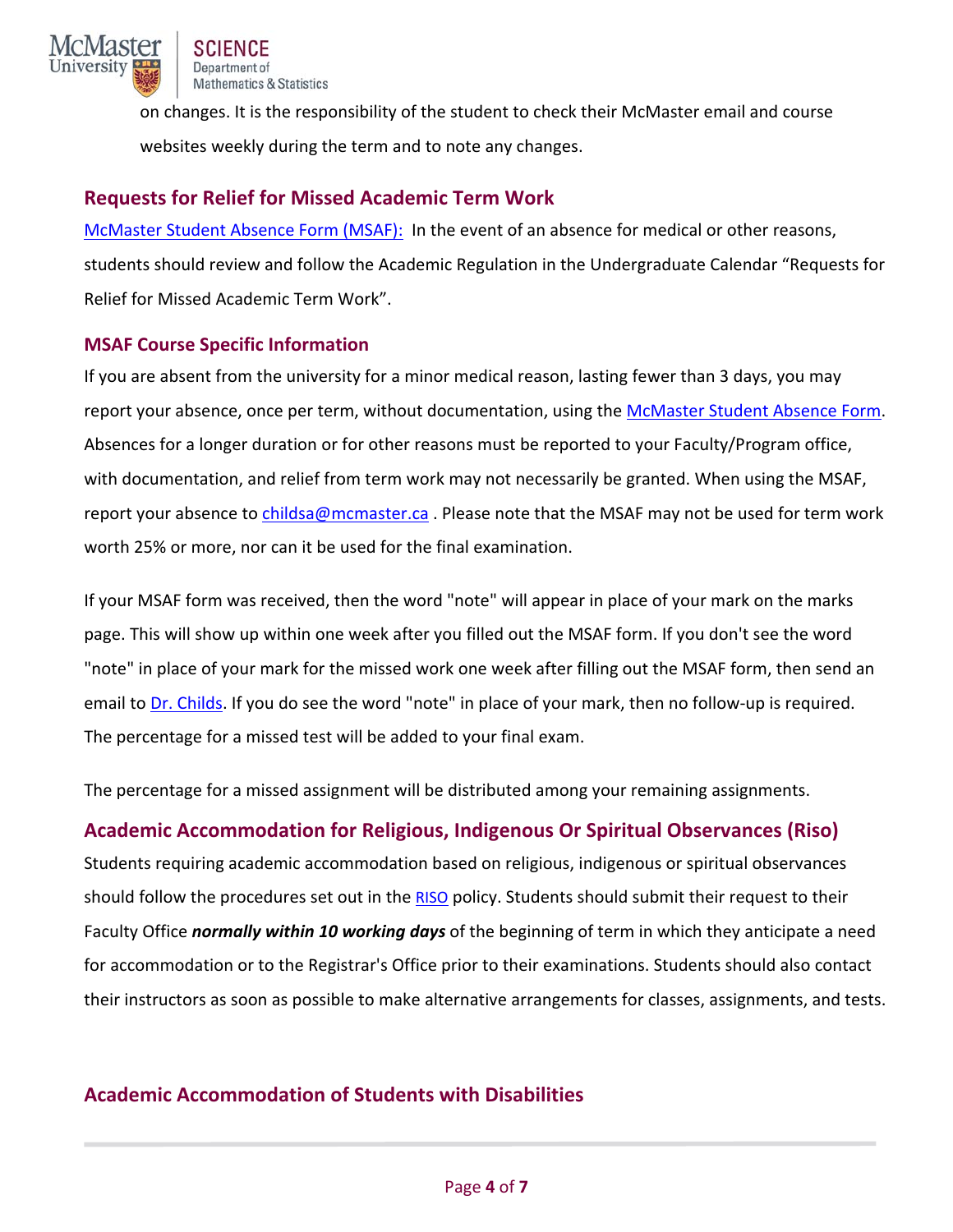

Students with disabilities who require academic accommodation must contact Student Accessibility Services (SAS) at 905‐525‐9140 ext. 28652 or sas@mcmaster.ca to make arrangements with a Program Coordinator. For further information, consult McMaster University's *Academic Accommodation of Students with Disabilities* policy.

## **Courses with An On‐Line Element**

*Some courses may* use on‐line elements (e.g. e‐mail, Avenue to Learn (A2L), LearnLink, web pages, capa, Moodle, ThinkingCap, etc.). Students should be aware that, when they access the electronic components of a course using these elements, private information such as first and last names, user names for the McMaster e‐mail accounts, and program affiliation may become apparent to all other students in the same course. The available information is dependent on the technology used. Continuation in a course that uses on‐line elements will be deemed consent to this disclosure. If you have any questions or concerns about such disclosure, please discuss this with the course instructor.

# **Online Proctoring**

*Some courses may* use online proctoring software for tests and exams. This software may require students to turn on their video camera, present identification, monitor and record their computer activities, and/or lock/restrict their browser or other applications/software during tests or exams. This software may be required to be installed before the test/exam begins.

# **Copyright and Recording**

Students are advised that lectures, demonstrations, performances, and any other course material provided by an instructor include copyright protected works. The Copyright Act and copyright law protect every original literary, dramatic, musical and artistic work, **including lectures** by University instructors.

The recording of lectures, tutorials, or other methods of instruction may occur during a course. Recording may be done by either the instructor for the purpose of authorized distribution, or by a student for the purpose of personal study. Students should be aware that their voice and/or image may be recorded by others during the class. Please speak with the instructor if this is a concern for you.

# **Academic Integrity**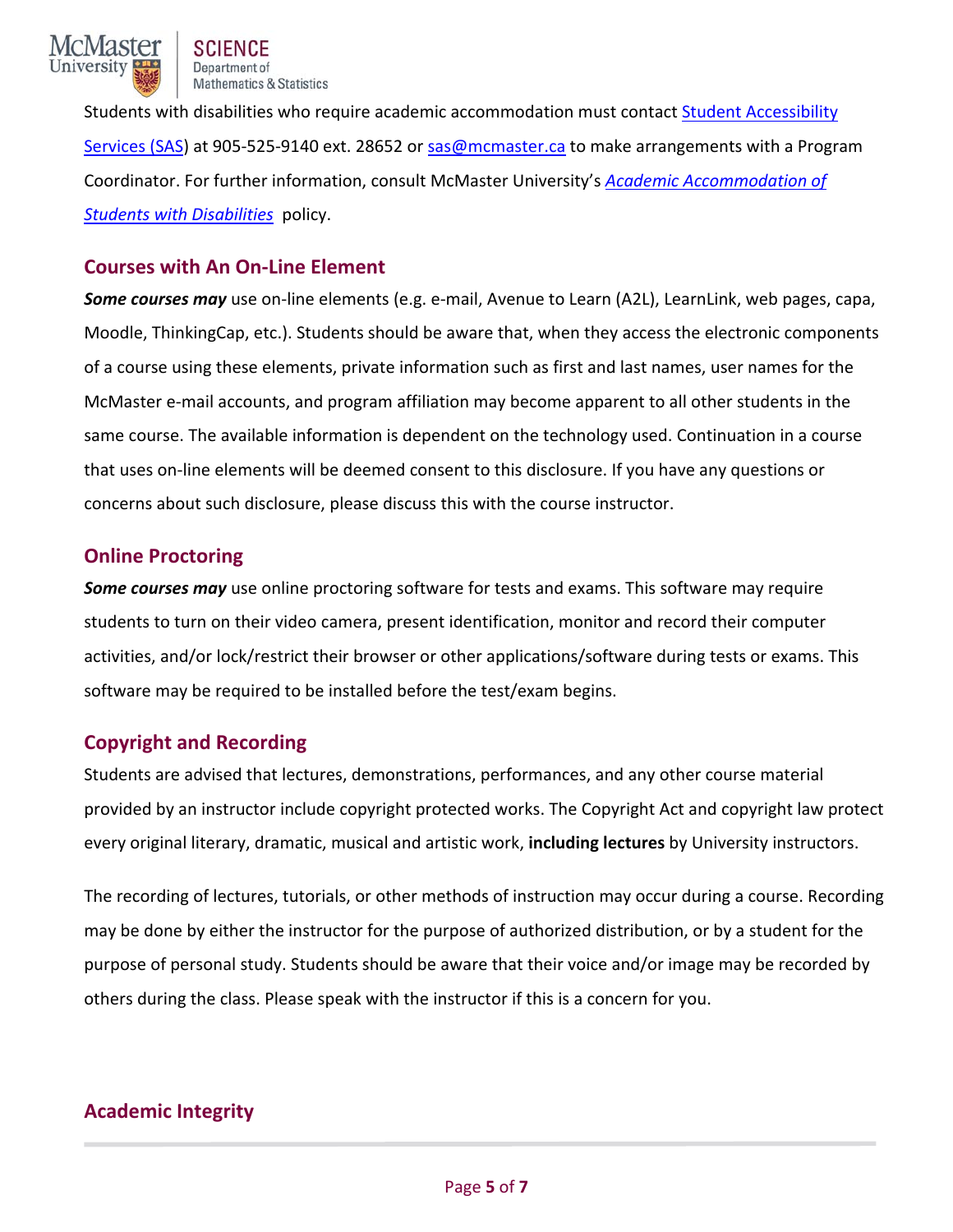

You are expected to exhibit honesty and use ethical behaviour in all aspects of the learning process. Academic credentials you earn are rooted in principles of honesty and academic integrity.

#### **It is your responsibility to understand what constitutes academic dishonesty.**

Academic dishonesty is to knowingly act or fail to act in a way that results or could result in unearned academic credit or advantage. This behaviour can result in serious consequences, e.g. the grade of zero on an assignment, loss of credit with a notation on the transcript (notation reads: "Grade of F assigned for academic dishonesty"), and/or suspension or expulsion from the university. For information on the various types of academic dishonesty please refer to the *Academic Integrity Policy,* located at https://secretariat.mcmaster.ca/university-policies-procedures- guidelines/

#### **The following illustrates only three forms of academic dishonesty:**

- plagiarism, e.g. the submission of work that is not one's own or for which other credit has been obtained.
- improper collaboration in group work.
- copying or using unauthorized aids in tests and examinations.

## **Authenticity / Plagiarism Detection**

**Some courses may** use a web-based service (Turnitin.com) to reveal authenticity and ownership of student submitted work. For courses using such software, students will be expected to submit their work electronically either directly to Turnitin.com or via an online learning platform (e.g. A2L, etc.) using plagiarism detection (a service supported by Turnitin.com) so it can be checked for academic dishonesty.

Students who do not wish their work to be submitted through the plagiarism detection software must inform the Instructor before the assignment is due. No penalty will be assigned to a student who does not submit work to the plagiarism detection software. **All submitted work is subject to normal verification that standards of academic integrity have been upheld** (e.g., on‐line search, other software, etc.). For more details about McMaster's use of Turnitin.com please go to the McMaster Office of Academic Integrity's webpage.

# **Conduct Expectations**